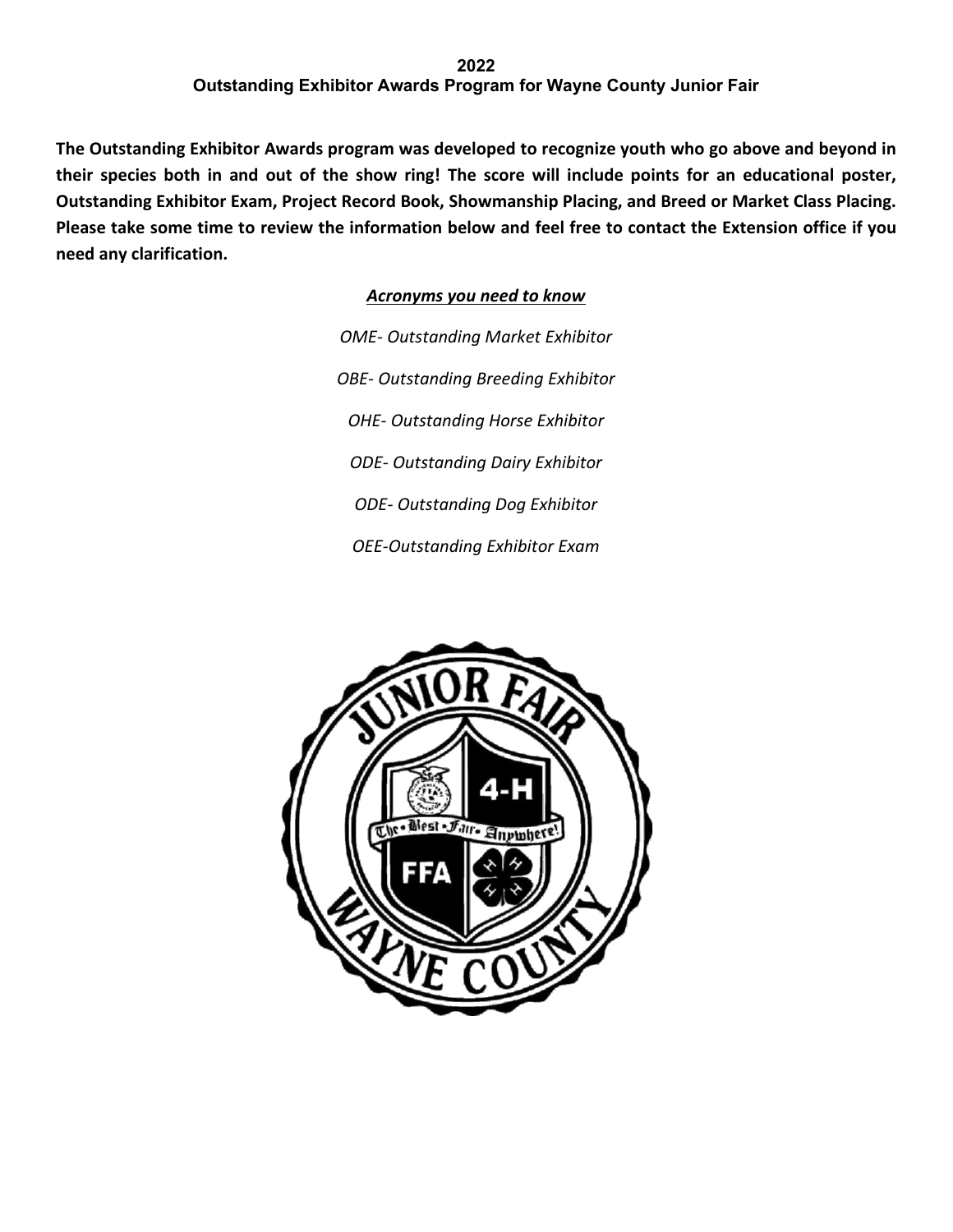# **2022 Wayne County Junior Fair Outstanding Exhibitor Awards Criteria**

*Outstanding Market Exhibitor (Beef, Swine, Sheep, Goat, Rabbit, Poultry) Outstanding Breeding Exhibitor (Beef, Sheep, Goat)*

### **Age divisions:**

**Senior – ages 15-18 (as of January 1) Intermediate – ages 12-14 (as of January 1) Junior – ages 8-11 (as of January 1)** *\*Age divisions are the same across all species*

# • **Educational Poster (15%) 15 POINTS**

o **Turn in July 7th from 5-9 pm at the Wayne County Fair Event Center**

# • **Outstanding Exhibitor Exam (OEE) (35%) 35 POINTS**

Member receives 35% of their total OEE score (out of 100 points). All exam content will come from your species resource book. Sign up online for a timeslot to take the Exam. Exams will be taken on July  $7<sup>th</sup>$  at the Wayne County Fair Event Center. Scores will be converted to a percentage to 2 decimals. (i.e. OEE score of 95 = 33.25 points. 95 \* 35% = 33.25). Online sign-up form for timeslots will be available on the Extension Office website starting early June and a link sent through the 4-H News and Notes email update.

# • **Project Record Book (10%) 10 POINTS**

Member receives a score out of 10 for an updated project record book. Book will be judged for content. **Turn in books July 7th from 5-9 pm at the Wayne County Fair Event Center.** If you don't submit a book you cannot compete in the Outstanding Exhibitor Program.

| <b>Showmanship Class Placing (30%)</b> |                     | <b>30 POINTS</b>                          |  |
|----------------------------------------|---------------------|-------------------------------------------|--|
| $1st$ place = 30                       | $6th$ place = 15    | All others $=$ 1 points                   |  |
| $2nd$ place = 27                       | $7th$ place = 12    | (species that only place 1-5              |  |
| $3rd$ place = 24                       | $8th$ place = 9     | will receive 10 points for participation) |  |
| $4th$ place = 21                       | $9th$ place = 6     |                                           |  |
| $5th$ place = 18                       | $10^{th}$ place = 3 |                                           |  |
|                                        |                     |                                           |  |

### • **Breed / Market Class Placing (10%) 10 POINTS**

| $6th$ place = 5     |
|---------------------|
| $7th$ place = 4     |
| $8th$ place = 3     |
| $9th$ place = 2     |
| $10^{th}$ place = 1 |
|                     |

All others =  $1$  point 2nd place = 9 7th place = 4 *(species that only place 1-5* 3rd place = 8 8th place = 3 *will receive 2.5 points for participation)*

# • **Bonus Points**

Members may earn bonus points by participating in various county and state level activities. 1 bonus point will be awarded for every activity participated in (up to a maximum of 2 bonus points) Participation form must be filled out for each activity and turned into the Extension office or submitted online at <https://go.osu.edu/wc22oebonuspoints> by September 1 at 4:30pm. See Outstanding Exhibitor Approved Events Resource page on the Extension Office website for each livestock species for a list of approved events that are eligible to earn bonus points.